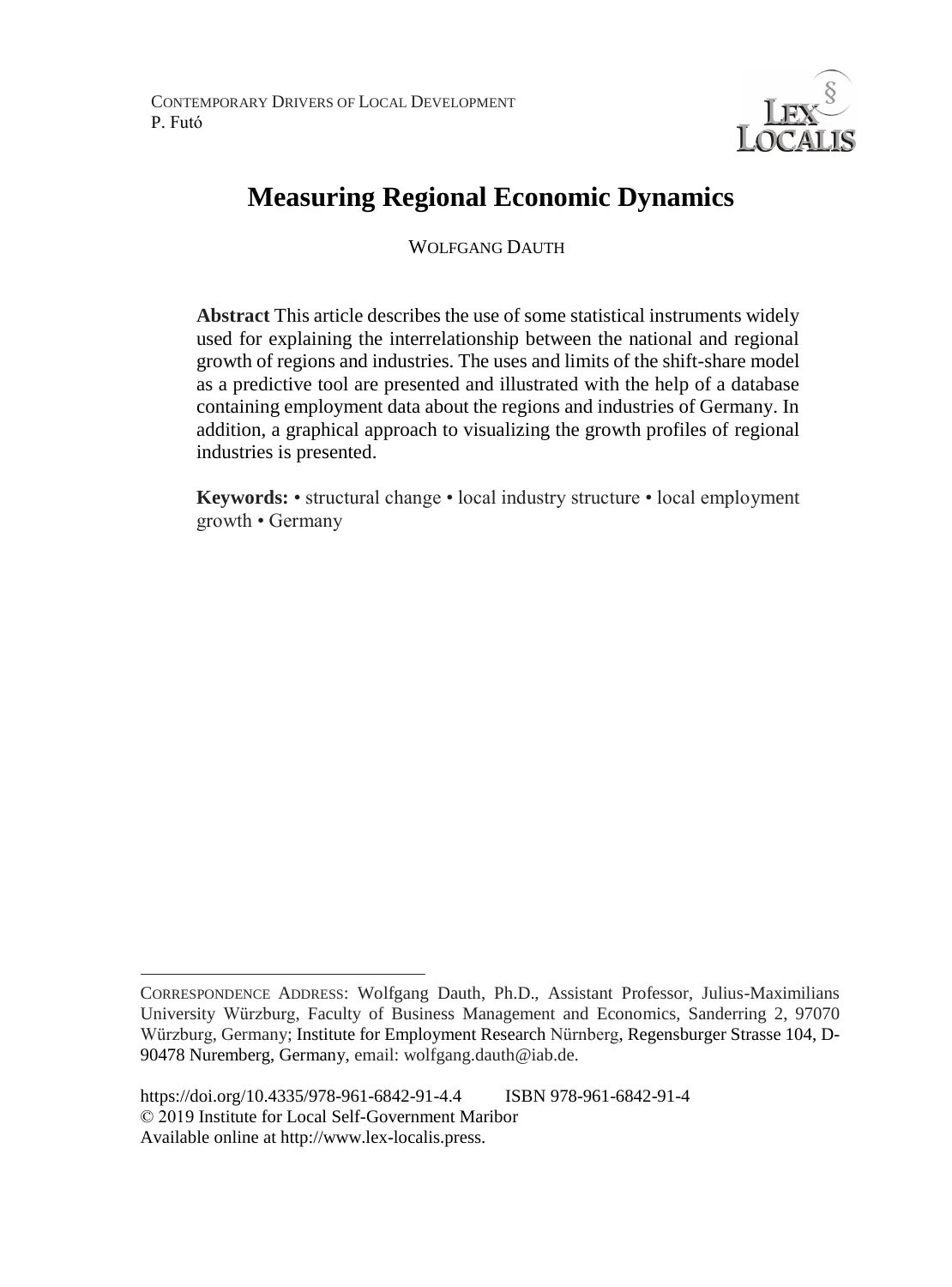54 CONTEMPORARY DRIVERS OF LOCAL DEVELOPMENT W. Dauth: Measuring Regional Economic Dynamics

# **1 Introduction**

Economic growth is by no means uniformly distributed within countries. In most industrialized countries, there are vast differences in economic growth across different regions. In the United States, for example, cities like New York, Chicago, San Francisco and many cities in the southernmost states have flourished over the last couple of decades. During the same time period, other cities, most predominantly those in the so-called rust belt such as Detroit and Cleveland, have severely declined. Aside from geography, there are obvious differences between these cases: The flourishing cities on the one hand have experienced particularly strong growth rates in modern service industries and in the hightech sector. The declining cities, on the other hand, used to be very prosperous due to their reliance on heavy manufacturing, which today is in decline.

According to the Three-Sector Hypothesis (often also referred to as Petty's Law), a country's economy will change its foundation from the secondary to the tertiary sector as the country's economy develops (Murata 2008). This results in the secular trend of structural change that most industrialized countries are currently undergoing: employment is declining in the manufacturing sector and increasing in the service sector.

The above examples of US cities document that this structural change does not occur uniformly in all regions to the same extent. This also applies in the case of Germany.

In southern Germany, there are many regions that have grown over the past three-and-ahalf decades. These regions either successfully underwent structural change and overcompensated for the decline in manufacturing with even faster growth of the service sector, or they developed in opposition to this trend and even expanded their manufacturing sector.

Other regions have suffered from structural change. Notable examples include cities in the Ruhr area. While they used to be Germany's powerhouses of heavy manufacturing, they have not recovered from the decline in these industries during the past 30 years.

In this article, we build on the methodology developed by Dauth and Südekum (2016) to examine the patterns of long-term structural change in German regions. The analysis will show that both the speed and the direction of structural change vary substantially. In contrast to what one would expect from Petty's Law, undergoing structural change from a manufacturing to a service economy at a faster pace is not a necessary condition for regional growth. The crucial determinant is regional industrial structure. Regions that had just the right industry mix and which managed to build on this mix appear to have grown particularly strongly.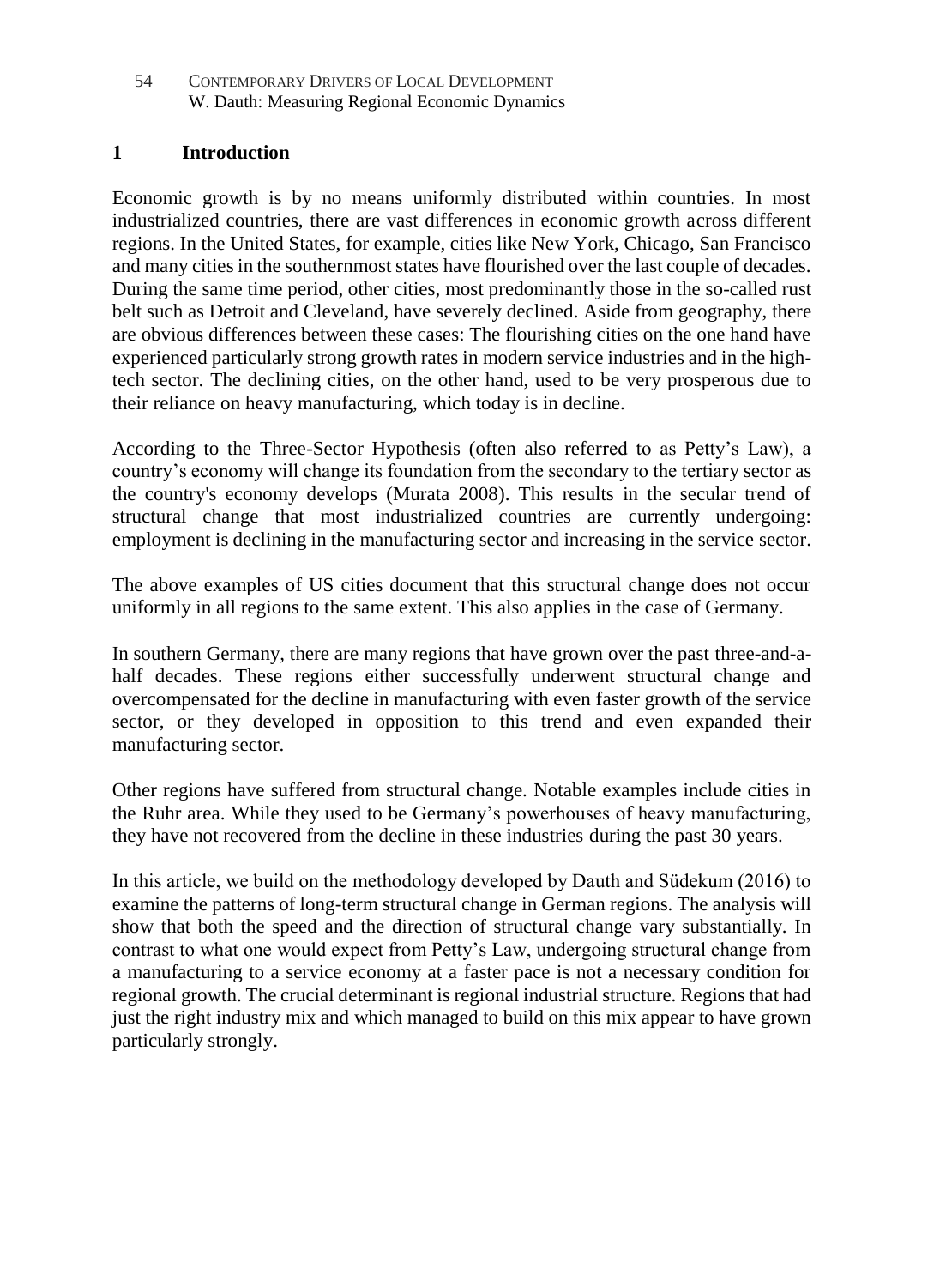#### **2 Measuring national and regional growth**

The tool most commonly used to analyse the structural components of regional economic growth is so-called *shift-share analysis*. The basic idea of shift-share analysis is that regional growth can be disentangled into components idiosyncratic to each region and the growth related to the industries located in these regions. Bartik (1991) generalizes this idea and suggests that, in the absence of regional idiosyncrasies, *the rate of regional employment growth* can be calculated using the weighted average of the national growth rates of each industry:

$$
\widehat{gr}_r = \sum_{i=1}^{N} \frac{E_{irt}}{E_{rt}} \frac{E_{it+1} - E_{it}}{E_{it}}
$$

where  $E$  denotes the number of employees and the subscripts  $i, r, t$  denote industry, county, and time, respectively.  $\widehat{\mathcal{G}^{T}}$  (i.e. *the estimated rate of regional employment growth*) is commonly used as an instrument for predicting local employment growth that is not correlated to local characteristics. However, its predictive power is limited.

**Figure 1:** Actual versus predicted regional employment growth in Germany (1994– 2014)

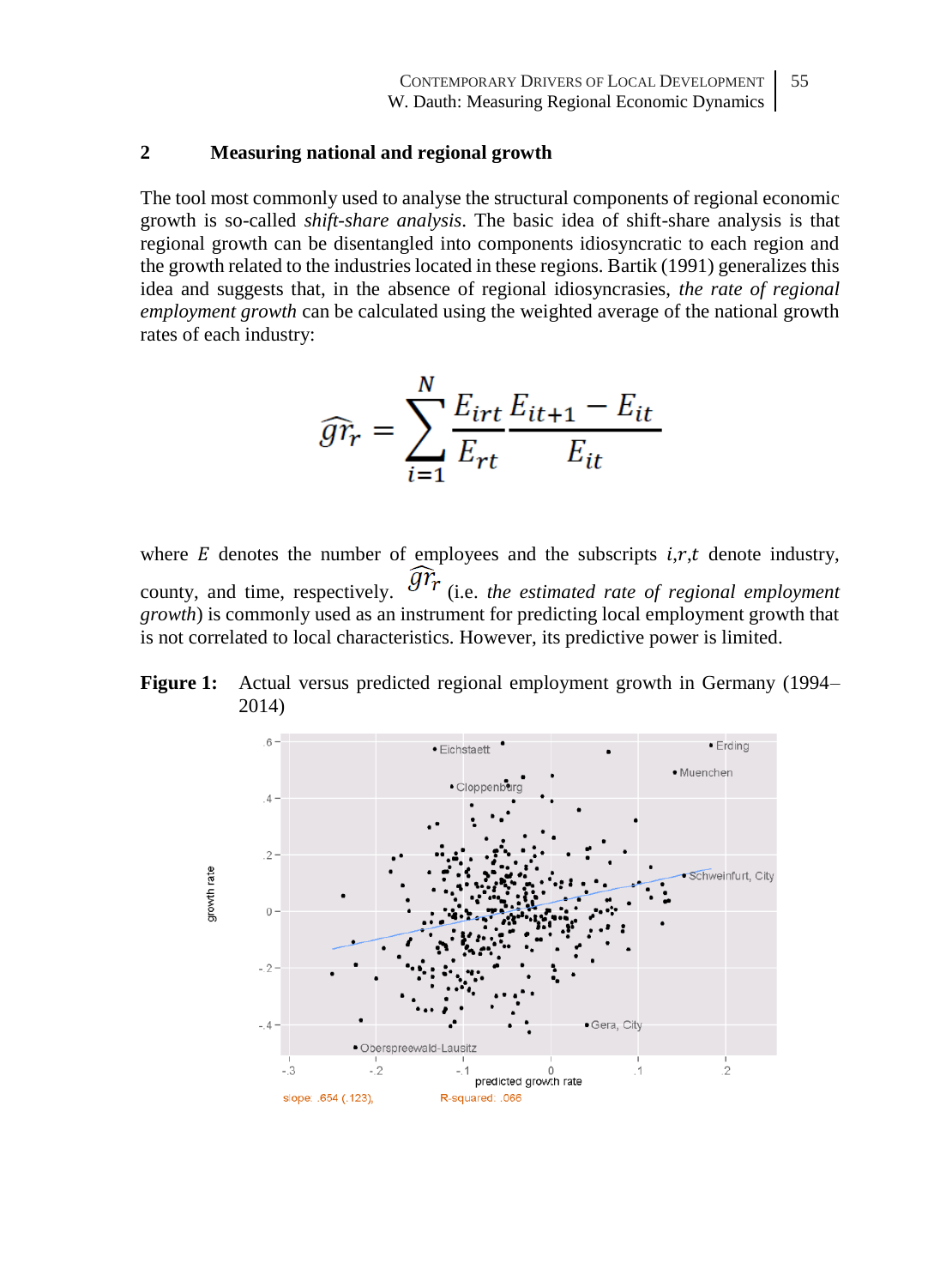56 CONTEMPORARY DRIVERS OF LOCAL DEVELOPMENT W. Dauth: Measuring Regional Economic Dynamics

The scatterplot of Figure 1 displays the actual employment growth over the period 1994– 2014 in 402 German counties (Kreise and kreisfreie Städte) versus the *estimated rate of regional employment growth;* i.e., the weighted average of the national industrial growth rate.

Figure 1 is based on the author's own calculations using the database Establishment History Panel (BHP) by the Research Data Centre of the German Federal Employment Agency and the Institute for Employment Research (IAB) in Nürnberg (BHP 7514). The database classifies economic activities into 222 groups. In this article these groups are called industries or sectors.

The above figure shows that for a wide range of districts, actual employment growth can be predicted with the help of the shift-share model.

For example, counties like Munich and Erding are among the fastest growing regions in Germany. Since they also rank among the regions with the highest predicted growth rate, we assume they had a regional industrial structure similar to the German national industrial structure and also grew in a comparable way to national growth as a whole.

On the other hand, the East German county of Oberspreewald-Lausitz is located at exactly the opposite end of the spectrum: it is the most rapidly shrinking county in Germany in terms of employment, which is precisely what its economic structure predicts. All these regions have one thing in common: they have experienced the same (positive or negative) trend of industrial growth as the aggregate of the country, just at a faster pace.

However, the statistical relationship between actual and predicted growth is positive but weak. The predicted growth rate can only explain 6.6% of the total variation in growth rates. Accordingly, there are many regions that deviate from the rule.

On the one hand, there are counties like Eichstätt and Freising, which rank among the fastest growing regions, but the shift-share instrument predicts negative growth in these counties.

On the other hand, counties like Schweinfurt and Gera exhibit average or low growth (respectively), although they were predicted to grow faster than average.

In sum, these deviations seem to be more the rule than the exception.

The bottom line is that regional industrial structure predicts regional growth only to a certain extent. This is good news for regions that for historical reasons have an unfavourable industrial structure, as they still have the potential to experience exceptional growth in the rate of employment.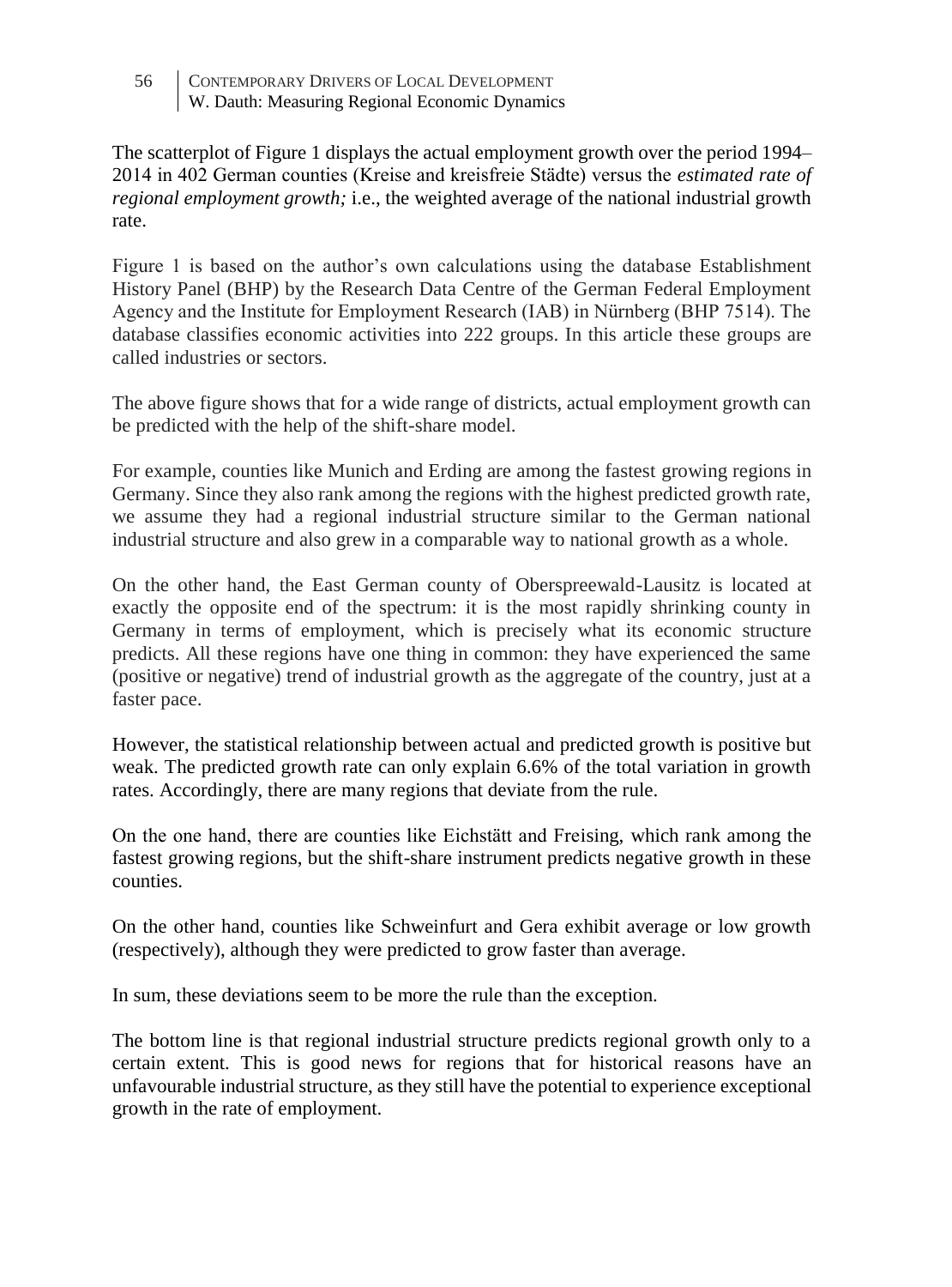# **2.1 Local profiles of industrial change**

The previous analysis demonstrated that local industries do not necessarily grow at the same speed and in the same direction as their national aggregates. Growth of local industries is also determined and explained by a wide range of idiosyncratic (e.g. regionspecific) components. The interplay of the latter can cause regions to grow even though they were ex-ante specialized in nationally declining industries.

The following equations replicate the procedure proposed by Dauth and Südekum (2016) for German counties in the period since German reunification. Consider the rate of employment growth of a region  $r$ . This rate can be rewritten as the average growth rate of each industry in this region  $w_{ir}$ , weighted by its share in total regional employment:

$$
gr_r = \frac{E_{rt+1} - E_{rt}}{E_{rt}} = \sum_{i=1}^{N} \frac{E_{irt+1} - E_{irt}}{E_{rt}} = \sum_{i=1}^{N} \frac{E_{irt}}{E_{rt}} \frac{E_{irt+1} - E_{irt}}{E_{irt}} \equiv \sum_{i=1}^{N} w_{ir}
$$

Similarly, the rate of national employment growth  $gr_{nat}$  can also be depicted as the weighted average of the national industries' growth rates  $w_i$ :

$$
gr_{nat} = \frac{E_{t+1} - E_t}{E_t} = \sum_{i=1}^{N} \frac{E_{it+1} - E_{it}}{E_t} = \sum_{i=1}^{N} \frac{E_{it}}{E_t} \frac{E_{it+1} - E_{it}}{E_{it}} \equiv \sum_{i=1}^{N} w_i
$$

An intuitive measure of whether a region grew faster or slower than the national average is the difference between regional and national growth rates. We can call this the "excess growth rate" of a region:

$$
gr_r - gr_{nat} = \sum_{i=1}^{N} w_{ir} - w_i \equiv \sum_{i=1}^{N} \Delta w_{ir}
$$

Note that in the last equation the difference between the regional and the national growth rates is the sum of the difference of the local industries' growth rates  $w_{ir}$  and their national counterparts  $w_i$ , which is denoted as the excess growth rate of a local industry  $\Delta w_{ir}$ . In other words, summing up the excess growth rates of all industries gives the region's excess growth rate.

Comparing the excess growth rates of different industries in the same region provides interesting information about the economic development of that region. This is best done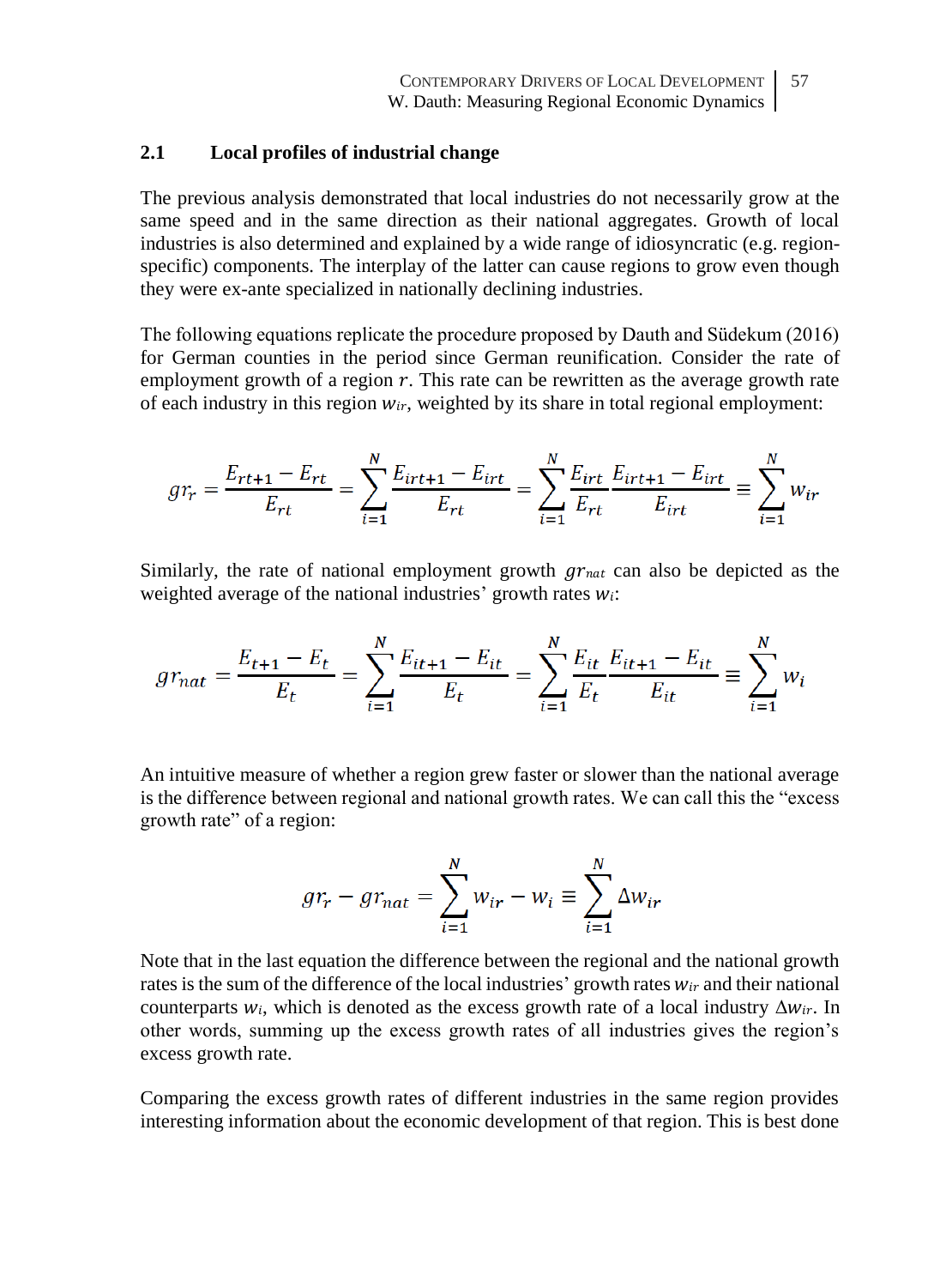58 CONTEMPORARY DRIVERS OF LOCAL DEVELOPMENT W. Dauth: Measuring Regional Economic Dynamics

graphically, whereby all of a region's industries are first ranked according to their rank in the national hierarchy of industry growth rates. Then, for each industry, the excess growth rate is plotted against its rank.

As illustrative examples let us explain the growth/decline of employment in four German cities during the period 1994–2014 by examining the different dynamics of their respective industrial structures:

- Munich is the biggest city in the Free State of Bavaria. Employment in Munich has grown at a higher-than-average rate, mainly due to the above-national rate of growth of service industries that also increased on the national scale. In other words, in Munich the excess growth rates for most service industries were positive, a tendency which has determined the shift in the sectoral composition of Munich's economy. As for the manufacturing sector, Munich underwent the long-term trend of deindustrialization much more quickly than the county average.
- Eichstätt is a smaller town in the Free State of Bavaria. Employment in this town also grew, but predominantly in those industries that declined nationally. This is why the shift-share instrument fails to predict this region's exceptional growth. For most industries in Eichstätt, the excess growth rate – which was above the national industry-specific average growth rate – was positive.
- Oberspreewald-Lausitz is a district in the southern part of the State Brandenburg, East Germany. Employment in this district has significantly declined, predominantly in those industries that also nationally declined. Moreover, for some agricultural and service industries in this district the decline was much more significant than the respective national sector-specific averages.
- Gera is the third-largest city in the State of Thuringia, East Germany. Employment in Gera in both nationally growing industries and in nationally declining industries has shrunk. Moreover, for a wide range of service industries in this district the decline was much more significant than the respective national sector-specific average.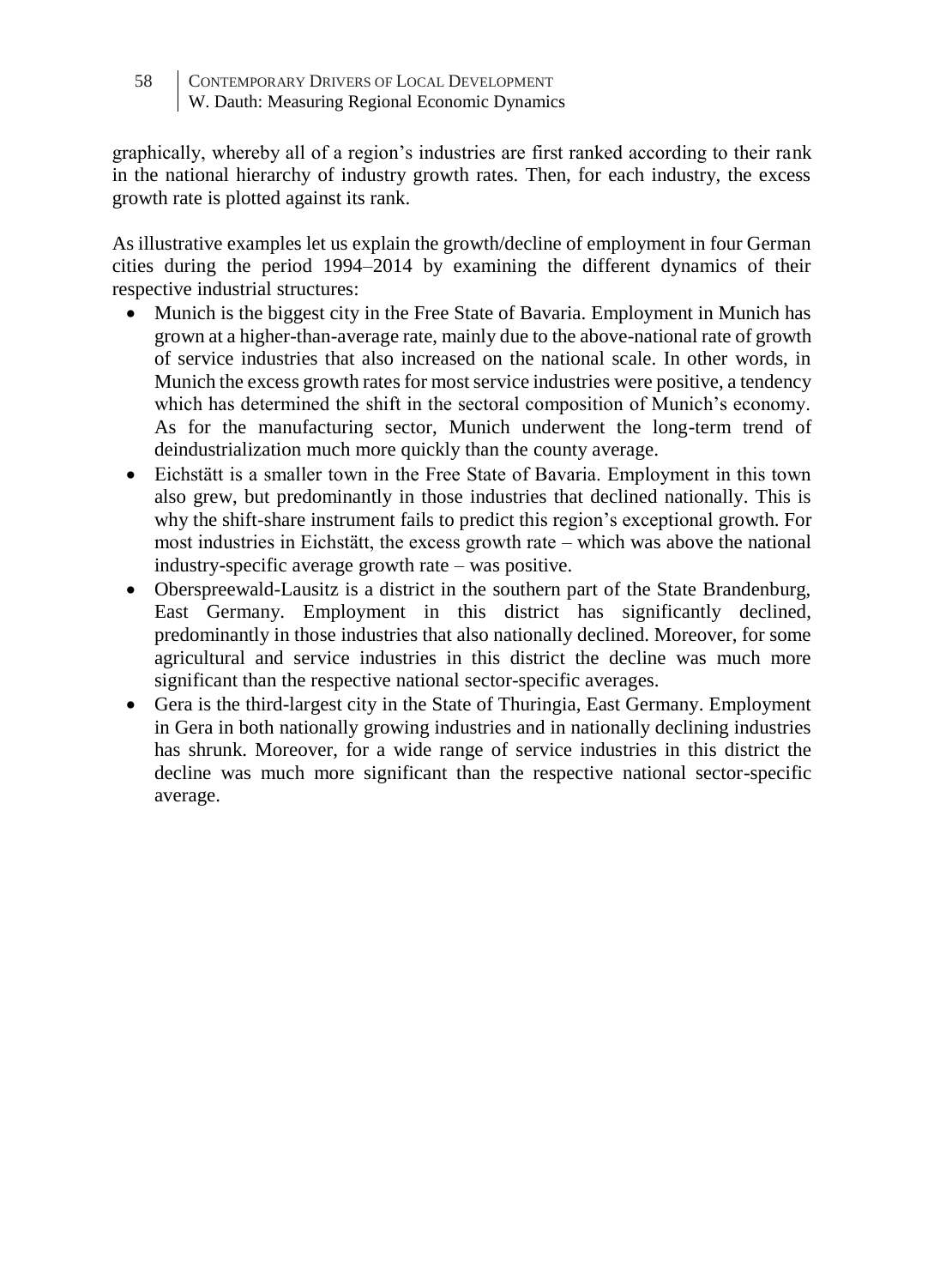

Figure 2: Profiles of local industrial change in four example regions

\* Notes: The figures display the excess growth rates of local industries ordered by the respective national industry growth rates (fastest growing industries on top). Bars extending to the right denote higher local growth compared to the national average, and bars extending to the left denote lower growth than the national average.

### **3 Conclusion**

Shift-share analysis can be used as an initial explanation for regional employment growth. However, in understanding and predicting regional growth, such a top-down approach has its limits. It is also important to account for the idiosyncratic growth potential and weaknesses of the most important industries in a region.

#### **References:**

Bartik, T. J. (1991) *Who Benefits from State and Local Economic Development Policies?* (Kalamazoo, MI: W.E. Upjohn Institute for Employment Research).

BHP 7514 (2018) *Database established as part of the Establishment History Panel (BHP*) (Nürnberg: Research Data Centre of the German Federal Employment Agency and the Institute for Employment Research (IAB)).